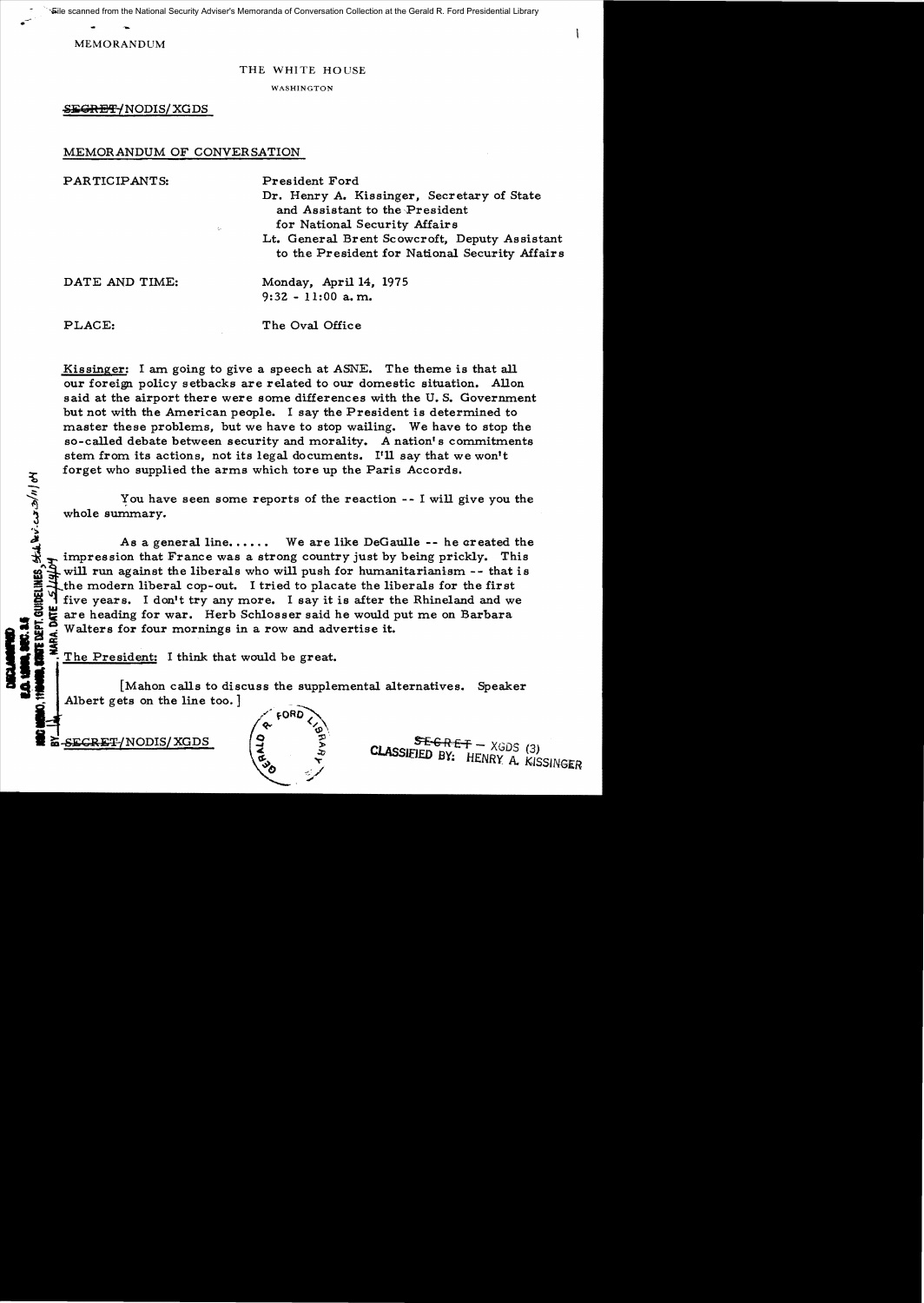#### S<del>ECRET</del>/NODIS/XGDS

Kissinger: My speech will be ten percent tougher than yours.

The President: It burns me up the comments about disagreements between us. The only thing I worry about is that people will say this is what you wanted to say but couldn't

Kissinger: [Outlines his speech again.]

The President: That sounds like it meshes with mine very well.

Kissinger: I will give you a draft tomorrow. It does have some tough sentences about the Jews and about the Soviets.

On the Soviets•. I have thought about that.communication I showed you. They might think they are in a post-Czechoslovakia period and want to calm things down, or they may want to really continue detente. Simon slobbered all OVer them -- that was a disaster.

I want to tell Dobrynin I won't go to Moscow. The American people won't understand with the situation in Vietnam. I will meet with Gromyko in Europe, but only if the summit date is announced. But we don't really need a summit now. You could sign the Vladivostok agreement next spring as easy as this fall.

## The President: How is that coming?

Kissinger; It will never be concluded in Geneva. The bureaucracy on both sides is dragging its feet. It can be signed whenever you and Br ezhnev meet.

On Rota, we canttafforda secret agreement. I would propose to handle it in the Spanish negotiations.

It is important that the Arabs get the right impression from you. We will give a rundown but then you should be tough and turn to Keating. and say he must treat them like a friendly power, not an arm of the Hadassah.. Tell Eilts we don't need more speeches like Sadat made. Tell them we are  $1$  . ning toward an overall approach. We are determined to push, and we will not fail when we take it up again.

## SECRET/NODIS/XGDS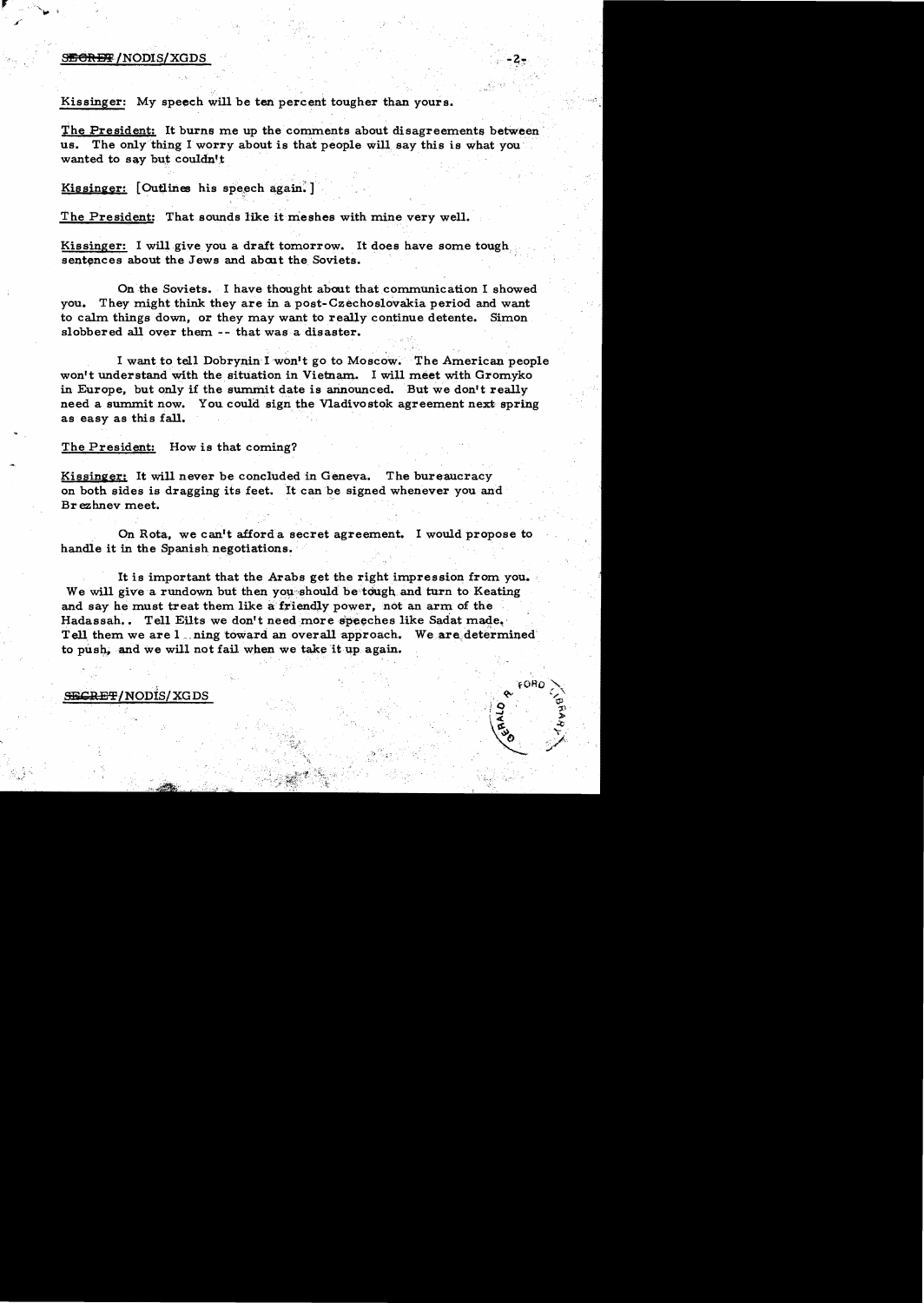20 Juin Jepper January - Welcham - Europein - Winjons negation - J Viz Auge lange - 10th  $V$   $P/K$   $\approx$  14 apr 75  $9^{32}$ -11 a R (Discusses his ASNE speech). Wom FP settache are to related to own domestic sit, allow said at any at there were some doff of US Gost but not w/c ampegh I say a Pues is determined & maxler these prote, but me france stop conting, stop deloch but university much's a instrume contracts strom from its actions int its legal dominants. We won't forget who syphile amountain Tou up i Parisaccado. You have sen some uposto quation - I evill just you cathole surmon, Els ce gent trent - cert aix bits debaute - he credit a myssim Frank was a strong country by laving prickly. This will un against c birads who will people for humanitariousthat is a meetern brind copart. I trist to placate a hands faccits yes-Sant tyang more drag it is after charneland & and heating for non. Here Schlosser Land he would fint me are Bomborn Walters for 4 morings-In a law + adulation it P & Chirch it would be great (Mahmeultz) chicasion f supplemental attenuative) (albert gets n line) Kt Unahon Croste Wed AM?  $\hspace{0.1cm} \star$ I hay speech will be rold tryper than yours. It bonnos one up a corremento about chacquanais W/ws. The only thing derney about is that people will say this is what you would be say fort <u>condent</u>. K (outhing his open again). I 19 Some city it meshes usy will 4 Iwill give you as choft himseour. NOC MUNIC, NAMES, STATE DEPT. GUIDELINES, State levier 3/11/04